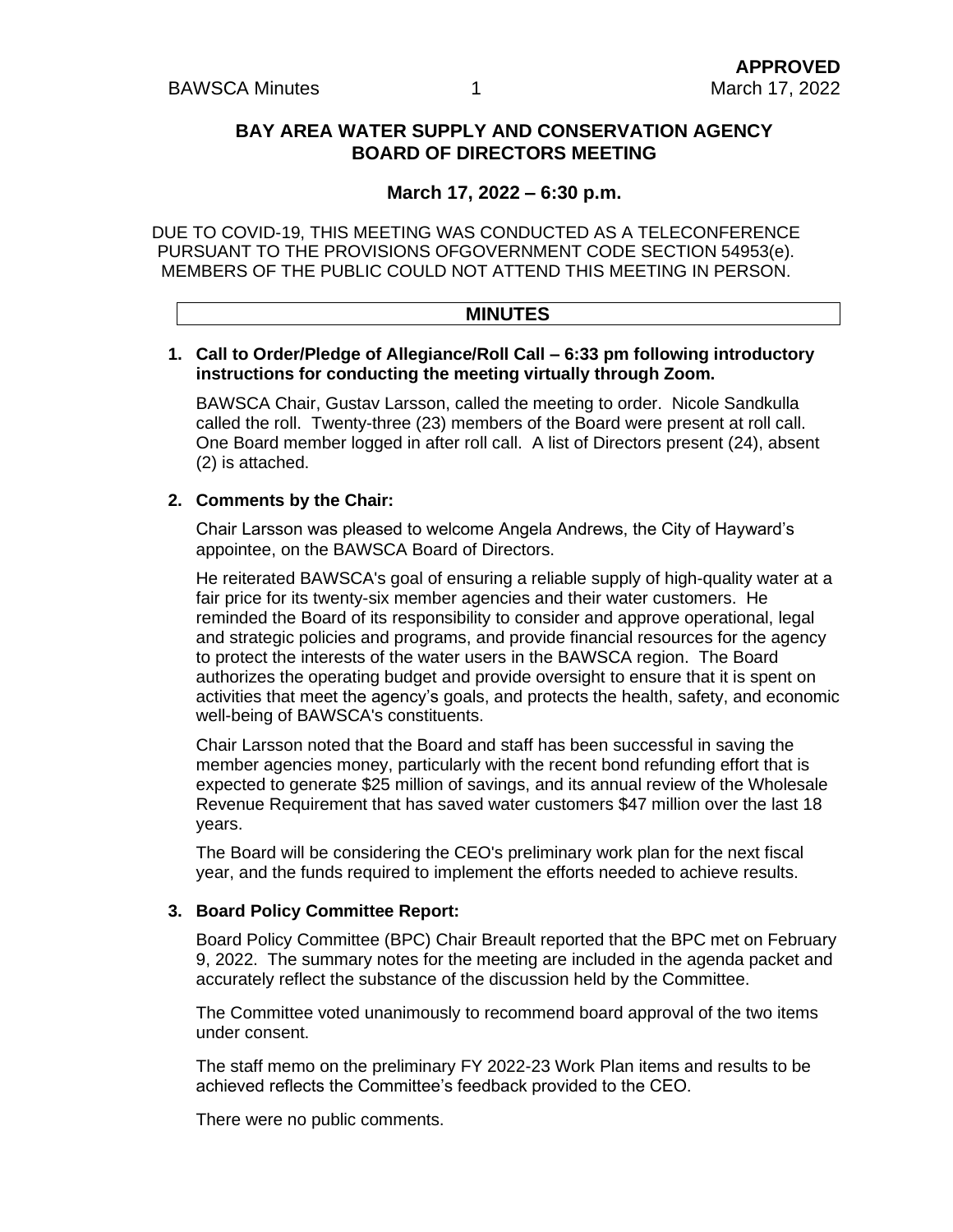#### **4. Consent Calendar:**

There were no public comments prior to the motion on the Consent Calendar.

**Director Hamilton made a motion, seconded by Director Chambers, that the Board adopt Resolution #2022-04, declaring that Board meetings will continue to be held via teleconference; approve the Minutes of the January 20, 2022 meeting; receive and file the Budget Status Report as of January 21, 2022; receive and file the Bond Surcharge Collection, Account Balance and Payment Report as of December 31, 2021; approve the proposed FY 2022-23 Bond Surcharges; and authorize the execution of a Professional Service Contract with Outfront Media for digital billboard advertisements associated with the drought messaging campaign.**

**The motion passed by roll call vote.** 

#### **5. SFPUC Report**:

Mr. Ritchie, SFPUC AGM for Water Enterprise, provided a water supply conditions update for the Regional Water System (RWS).

There were no public comments.

#### **6. Public Comments on Items Not on the Agenda:**

Public comments were provided by Dave Warner and Peter Drekmeier.

#### **7. Action Calendar:**

A. Consideration of Resolution #2022-05, Concurring in the Nomination of John H. Weed of Alameda County Water District to the Executive Committee of the Association of California Water Agencies Joint Powers Insurance Authority (ACWA-JPIA).

Public comments were provided by Peter Drekmeier.

**Director Jordan made a motion, seconded by Director Vella, that the Board adopt Resolution #2022-05, concurring in the nomination of John H. Weed of Alameda County Water District to the Executive Committee of the Association of California Water Agencies Joint Powers Insurance Authority (ACWA-JPIA).**

**The motion passed by roll call vote.**

#### **8. Report and Discussion**

BAWSCA CEO/General Manager, Nicole Sandkulla, presented the Preliminary FY 2022-23 Work Plan, Results to be Achieved and options to fund the Operating Budget.

Board discussions ensued following the CEO/General Manager's presentation, in which Board member feedback was provided.

Public comments were provided by Peter Drekmeier and Dave Warner.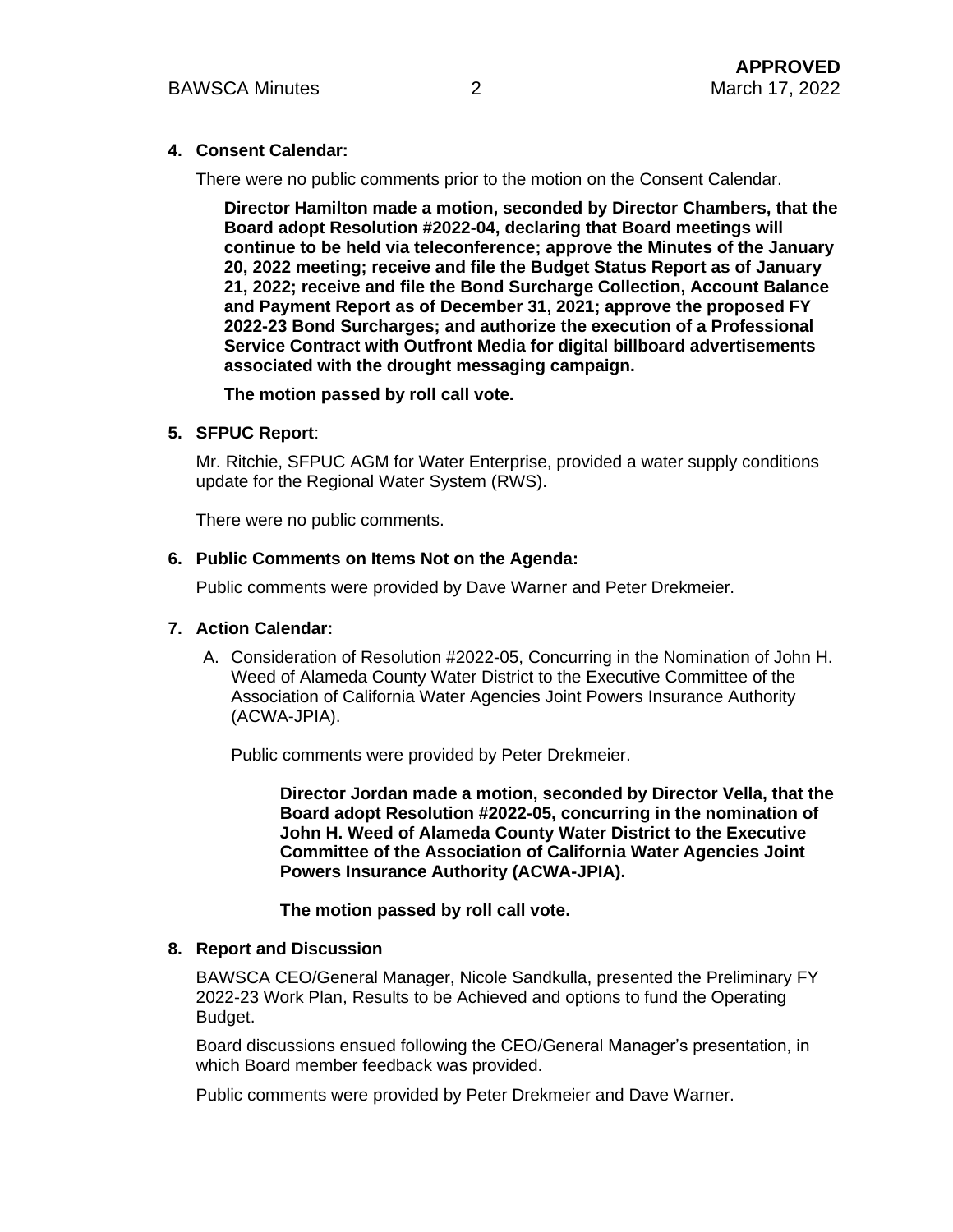#### **9. CEO Reports:**

BAWSCA Finance Manager, Christina Tang, provided an annual report on the Water Supply Agreement Balancing Account.

Ms. Sandkulla provided an update on water supply and demand status, and developments in the Bay Delta Plan efforts.

Public comments were provided by Dave Warner, Carol Steinfeld and Peter Drekmeier.

#### **10. Closed Session:**

The meeting adjourned to Closed Session at 8:40pm. There were no comments from members of the public prior to the Board going into Closed Session.

#### **11. Report After Closed Session:**

Closed Session ended at 8:53 pm. Legal Counsel, Allison Schutte, convened Open Session and reported that no action was taken during Closed Session.

#### **12. Directors' Discussion: Comments, Questions and Agenda Requests:**

Director Cormack inquired about the format for future meetings.

Chair Larsson indicated that he expects to have conversations with staff, the BPC and the Board on the format of upcoming meetings.

Director Andrews thanked Ms. Sandkulla and BAWSCA Directors, specifically Director Cormack, for welcoming her to the Board. She noted the I-880 corridor for drought messaging locations and other media placements.

Director Hardy suggested the use of Public Service Announcements (PSA).

Director Montano echoed support for the use of PSAs and suggested for staff to contact the City of Milpitas for potential media placement in billboard locations within the City of Milpitas.

- **13. Date, Time and Location of Next Meeting:** The next meeting is scheduled on May 19, 2022 at 6:30pm.
- **14. Adjournment:** The meeting adjourned at 9:00 pm.

Respectfully submitted,

anatulla ble M. **S**andkulla

Chief Executive Officer/General Manager

NMS/le Attachments: 1) Attendance Roster